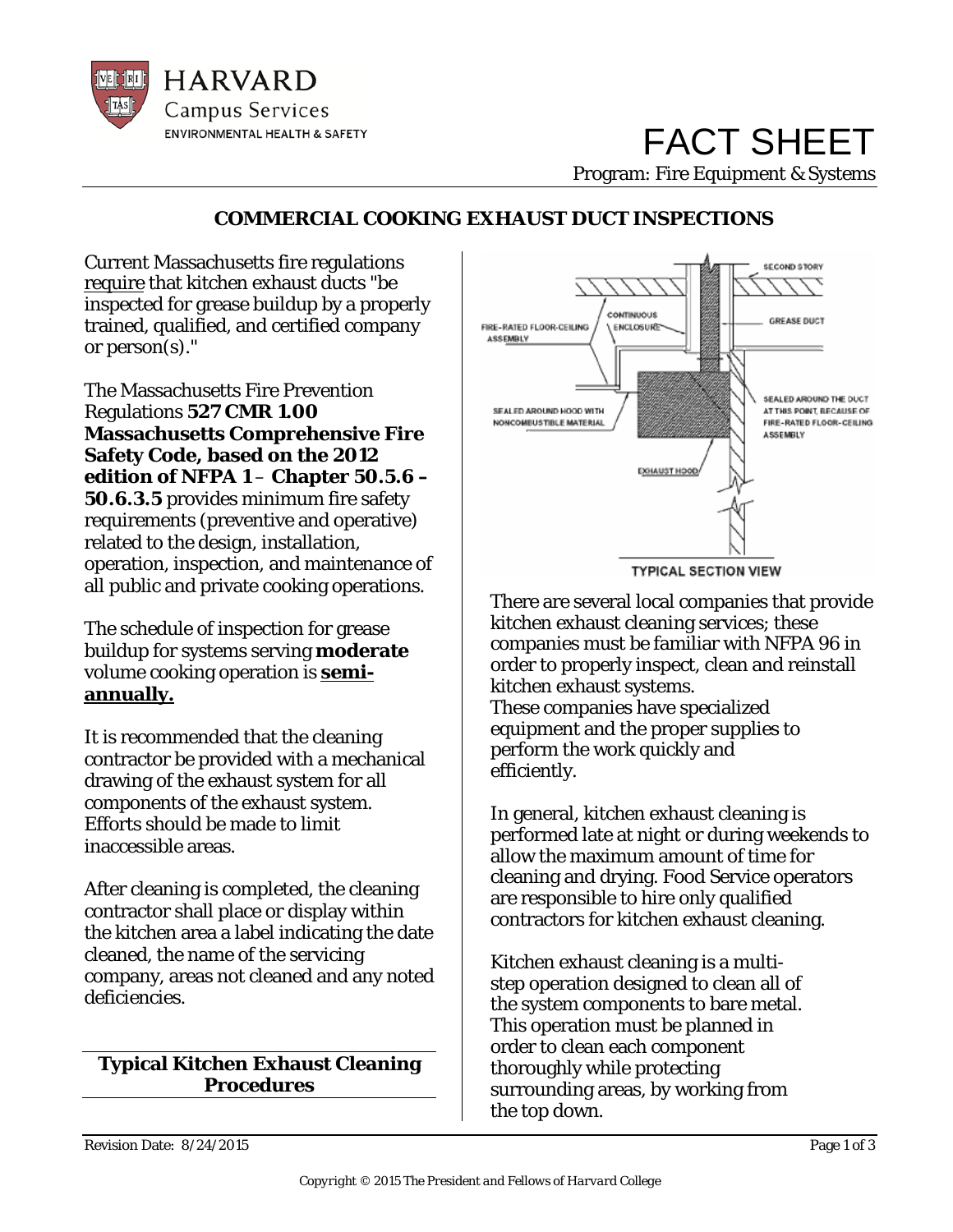

# **COMMERCIAL COOKING EXHAUST DUCT INSPECTIONS**

#### **Effective January 1, 2010 – all cleaning and inspections shall comply with new commercial cooking exhaust system regulations. (527 CMR 1.00 – Chapter 50.5.6)**

Cleaning and inspection reports must be maintained on site available for review by the fire department, Health inspector, Building inspector or Inspectional Services.

Under the new regulations, deficiencies are reported to the owner of the business and fire department within 5 business days.

# **Safe Work Practices**

Protect workers by disconnecting/LOTO electricity to the exhaust systems. A variety of cleaning equipment and supplies (degreasers, brushes, sponges, etc) should be on hand.

It is highly recommended to coordinate the cleaning of the kitchen duct work with the Fire Safety Group, electrical and HVAC contractors.

## **The following is a typical list of exhaust cleaning procedures for each hood:**

1. Erect a waterproof tarp underneath the hood in order to collect wastewater and grease coming down the stack. The tarp must be securely fastened along all edges, in order to protect cooking equipment and surrounding areas. The tarp must be structurally

supported or braced to handle the expected amounts of wastewater.

- 2. Remove filters and drain cups from the hood. Clean these components down to bare metal by soaking with chemical degreasers and then rinsing with high-pressure water. Try to remove any thick grease first, and dispose of grease properly.
- 3. Clean the roof exhaust fan inside and out, down to bare metal, using chemical degreasers and then rinsing with high-pressure water. The exhaust fan may need to be partially disassembled in order to clean fully.
- 4. The exhaust stack is sprayed with chemical degreaser and then rinsed with high-pressure water. Remove exhaust duct access doors as necessary to clean and inspect the interior of the exhaust stack.
- 5. The plenum and interior of the exhaust hood are sprayed with chemical degreaser and then rinsed with high-pressure water.
- 6. Allow the hood/stack/fan system to fully drain and then dry by air. Remove tarp and dispose as solid waste. It is very difficult to clean and reuse the tarp, so disposal is recommended.